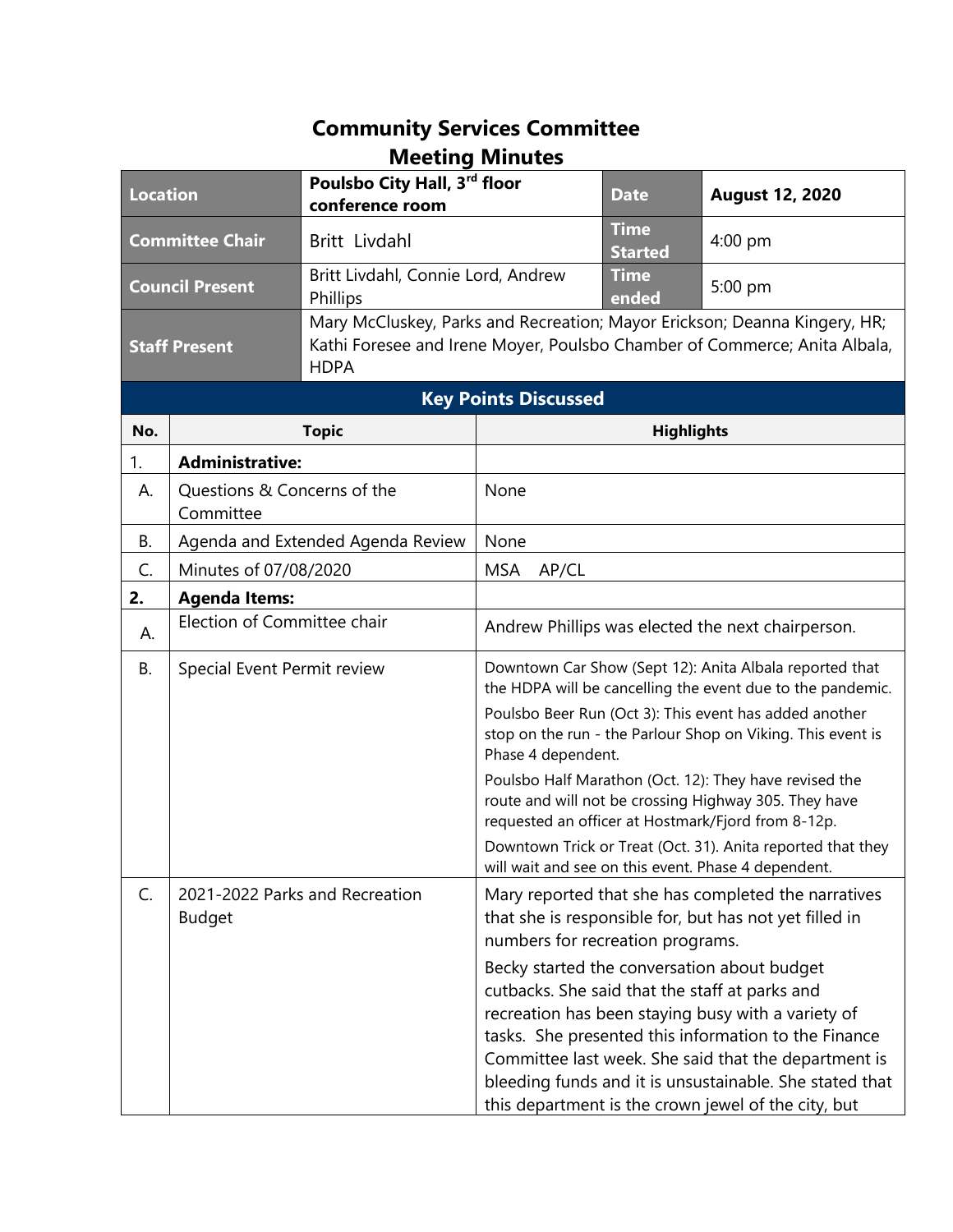there is no way to gather people together at this time. Not during Phase 2. Many of the programs in the building are for preschoolers, and we cannot get together at this time. She is advocating for laying off two receptionists and two preschool teachers. She would like to close the building and list it for sale. Repairs are needed, and the land is valuable. The real estate market is hot. Due to the contract agreement with the County in 2009, funds from the sale of the property must go back into recreation. These funds could go towards the PERC or parks and rec programs. There is no school district facility usage at this time. We must plan for a lengthy pandemic and wants to keep the core of the program alive.

Connie said that the PERC is still a long ways out, and she stated that the city would need to rent additional facilities to hold classes once programs resume. May be a gamble to give up the building right away. Could the building be re-purposed to bring in revenues. There is a potential for tenants. She asked for a thorough analysis on the numbers.

Becky added that heating, maintenance and janitorial are costly. Remaining staff members can move into City Hall. The building is too expensive right now.

Britt added that she doesn't like the idea of selling the building during an emergency. This would be better to when we know that the PERC is real.

Becky added that the City will honor the leases of the two tenants.

Becky had asked staff to research turning the building into a daycare earlier in the pandemic. It was determined that while the City would be exempt from state licensing, we would still need to bring the building up to par. Water, bathrooms, sinks, ADA, etc. It would be cost prohibitive.

Mary added that layoff notices to 4 part time staff members has been made, effective the end of the month.

Connie said that she would like to see a financial analysis, and what would it cost to bring staff to city hall.

Becky said that these changes are fundamental and